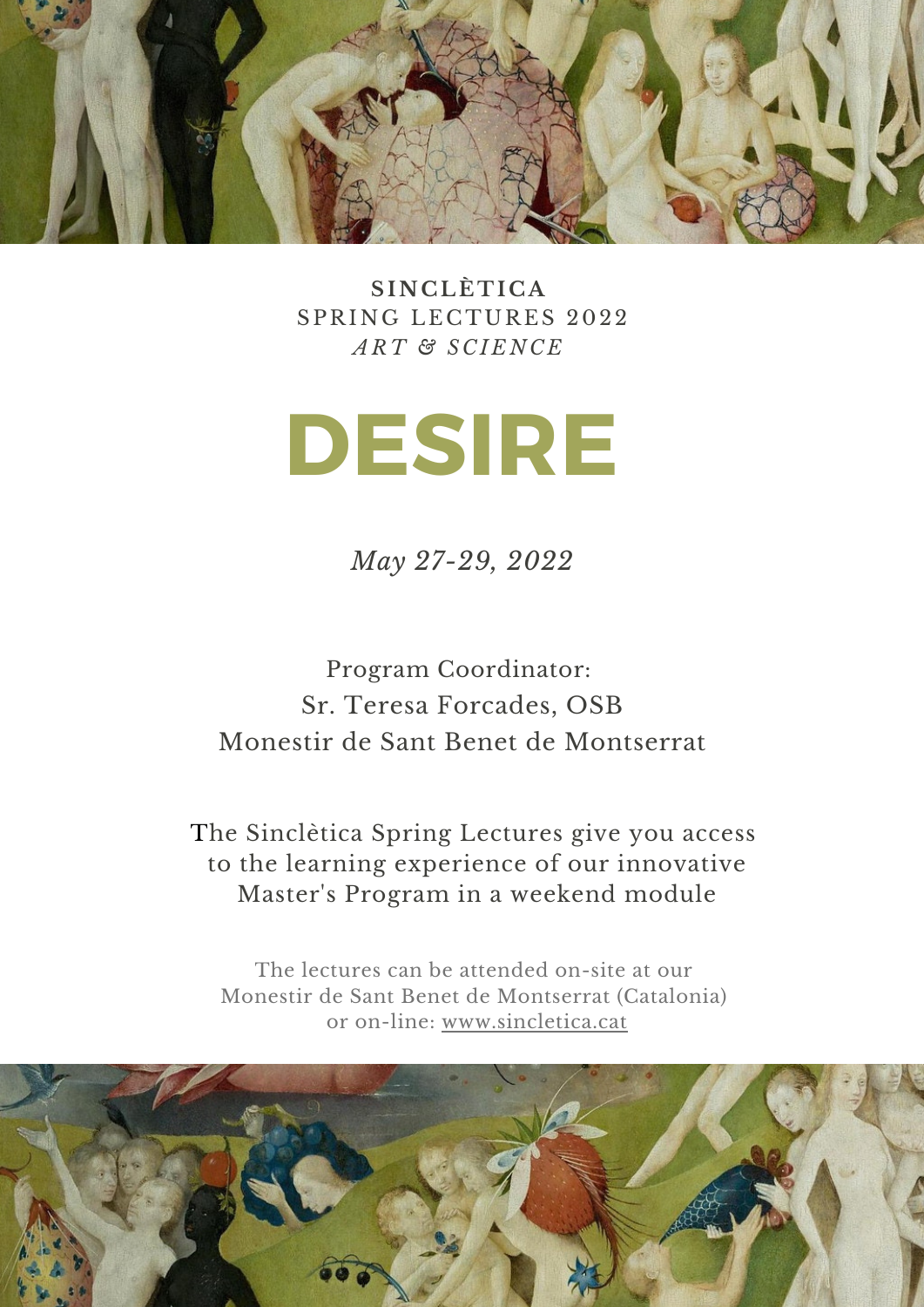# THE TOPIC OF THE SINCLÈTICA SPRING LECTURES 2022 IS **DESIRE**

- A team of eight international professors will be sharing **Eight Pearls** on DESIRE from the perspective of Science, Literature, Politics, Bible, Fine Arts, Philosophy, Theology and Music. **Pearls** are scientific, literary, artistic or musical works, theological writings or biblical passages that the subjectivity of the professor finds particularly helpful or illuminating. M**onastic wisdom has always known that experience and knowledge cannot be separated.** A key element of our master's program is that the professors will share with the students not only their expertise on the subject, but also their personal link to it.

- The lectures can be attended on-site at our Monastery or online. Registering on-line gives access to the live streaming of the lectures and also to the edited videos for later viewing; during the streaming, on-line participants will be able to interact with the professors and with the on-site students via Zoom platform.

- The language is English. The videos of the lectures will be made accessible to all students during 30 days. Two weeks after the lectures, fully reviewed subtitles in English, Catalan and Spanish will be made available.

> The fee is 150€; scholarships are available; don't hesitate to ask. Interested please write to the Registrar's Office at: [registrar@sincletica.cat](http://sincletica.cat/) [www.sincletica.cat](https://www.sincletica.cat/)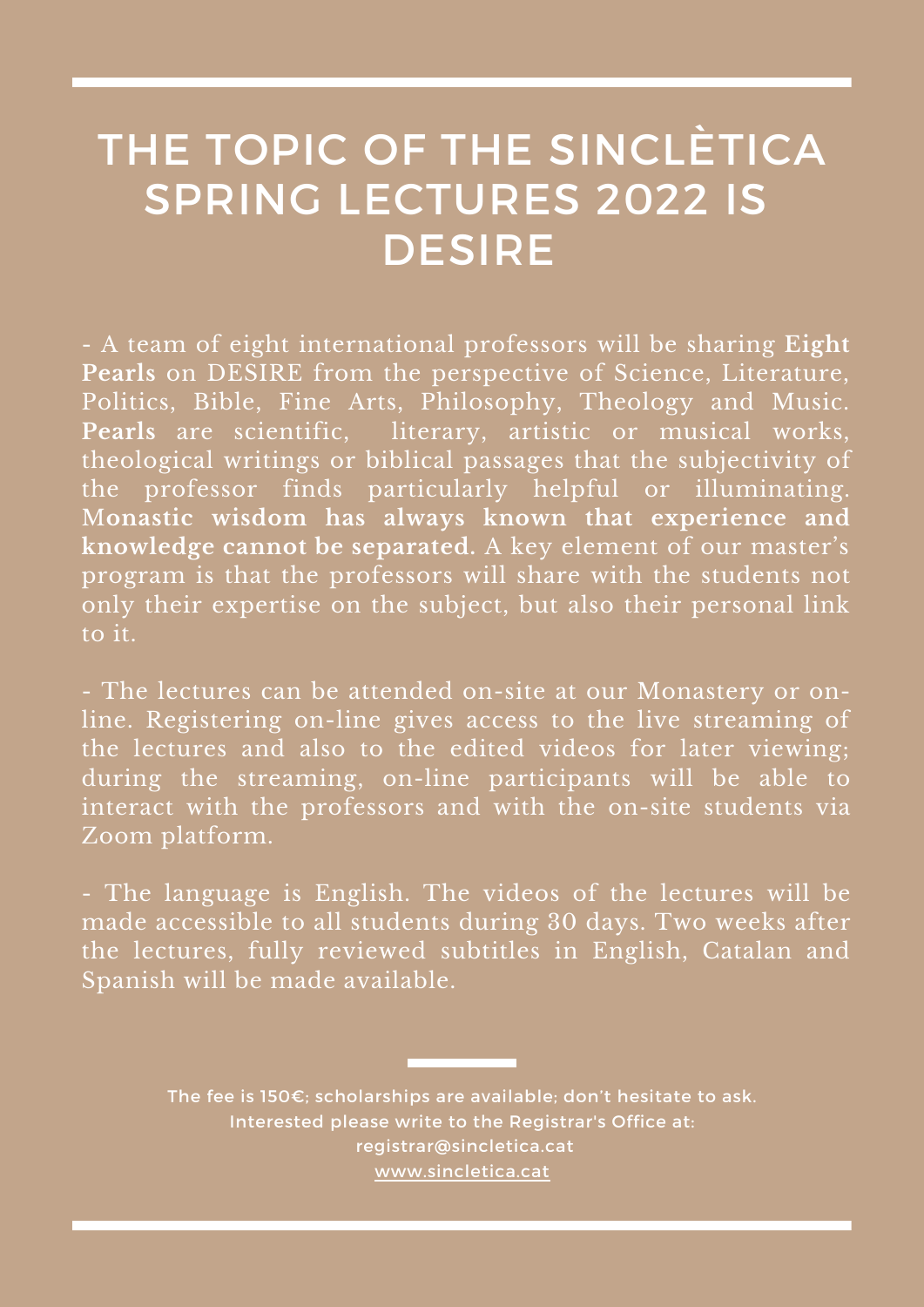

# **DESIRE** *S C I E N C E*

#### SINCLÈTICA SPRING LECTURES 2022

*optional daily prayer with the monastic community: 6:25 matins / 7:45 or 8:00 lauds / 8:15 or 8:30 eucharist 18:45 or 19:00 vespers / 21:15 compline*

### **F R I D A Y 2 7**

### 17:45 - 18:45 **SILE N T ME D ITATI O N / GR EETI N G**

# **S A T U R D A Y 2 8**

- **S C IE N TIFI C AP P R O AC H** 9:15 11:45 GEMMA CELIGUETA (BARCELONA) *Sex elsewhere and otherwise: Coming of Age in Samoa, by M. Mead (1928).*
- 11:45 13:00 *Chi-kung exercises and lunch*
- 13:00 15:30 **P O LITI CAL AP P R O AC H** BOAVENTURA DE SOUSA SANTOS (COÍMBRA) *Centro di Permanenza Temporanea, by Adrian Paci (2007).*
- **BIBLI CAL AP P R O AC H** KATHARINA PYSCHNY (BERLIN) 16:20 - 18:40 *The Woman's Desire in Genesis 3.*

# **S U N D A Y 2 9**

- 9:15 11:45 **P H IL O S O P H I CAL AP P R O AC H** CRISTINA GUARNIERI (ROME) *Jacques Lacan's Ethics of Desire (20th century).*
- *Chi-kung exercises and lunch* 12:35 14:00
- 14:00 16:20 **T H E O L O GI CAL AP P R O AC H** ZORAN GROZDANOV (RIJEKA) *Blessed are those who hunger and thirst for righteousness (Matt 5:6).*
- 16:30 17:30 **PERSONAL WORK: MY PEARLS FROM THE WEEKEND**
- **C L O S I N G D I S C U S S I O N** 17:30 18:30 WITH CELIGUETA / PYSCHNY / DE SOUSA/ GROZDANOV / GUARNIERI